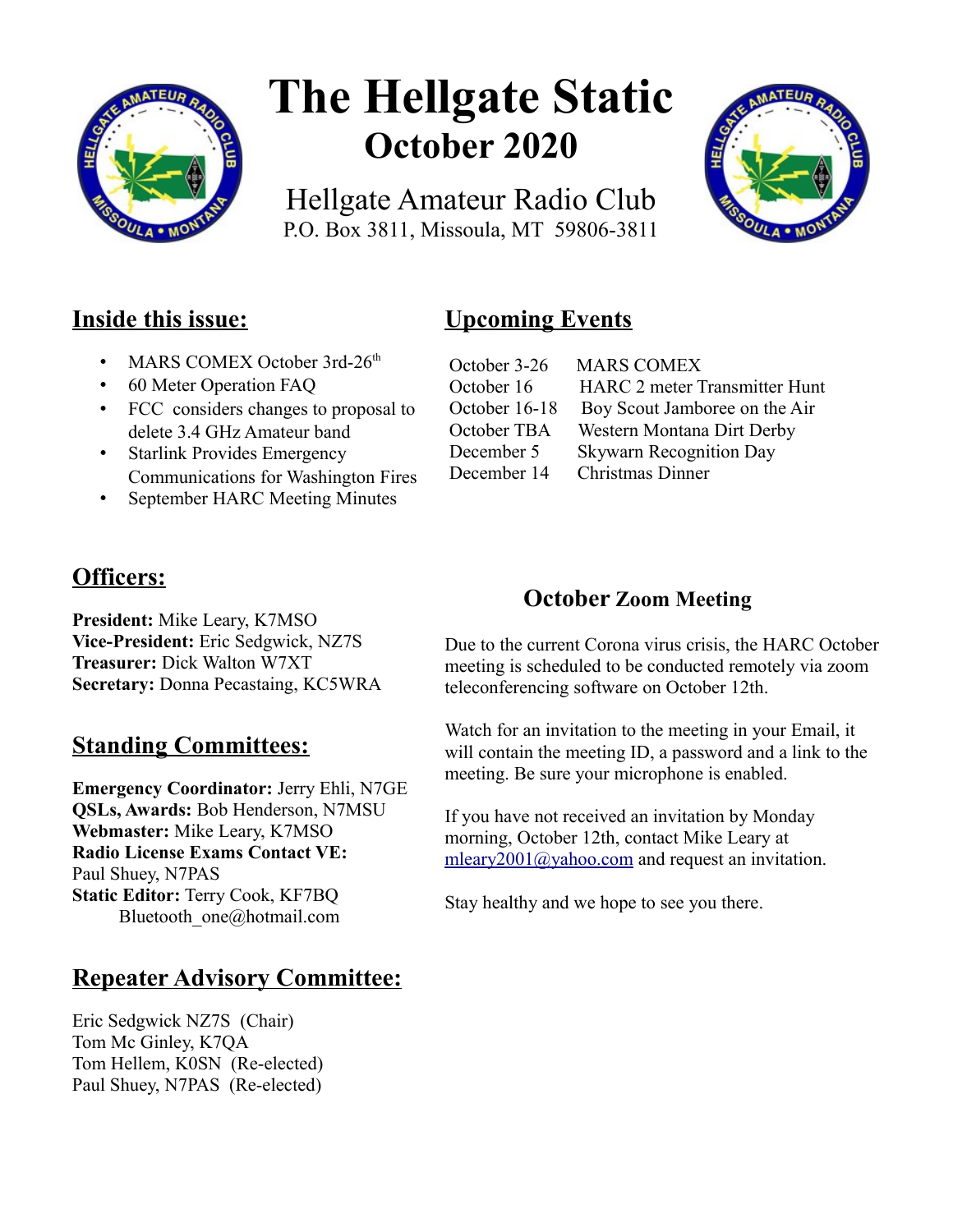### **MARS COMEX Exercise October 3rd-26th**

(From ARRL Newsletter 9/21/20)

Military Auxiliary Radio System (MARS) volunteers will take part in the Department of Defense (DOD) Communications Exercise 20-4, starting on October 3 and concluding on October 26.

The MARS focus is interoperability with ARRL and the amateur radio community. "Throughout the month of October, MARS members will interoperate with various amateur radio organizations that will be conducting their annual simulated emergency tests with state, county, and local emergency management personnel," said MARS Chief Paul English, WD8DBY.

"MARS members will send a DOD-approved message to the amateur radio organizations recognizing this cooperative interoperability effort." MARS members will also train with the ARRL National Traffic System (NTS) and Radio Relay International (RRI) to send ICS 213 general messages to numerous amateur radio leaders across the US. "This exercise will culminate with MARS Auxiliarists sending a number of summary messages in support of a larger DOD communications exercise taking place October 20 - 26," English added.

Throughout October, MARS stations will operate on 60 meters, and WWV/WWVH will broadcast messages to the amateur radio community. English assures no disruption to communications throughout the month-long series of training.

**How you can participate:** MARS COMEX 2020-4 is currently underway. One of the focuses of the exercise is interoperability with the Amateur Radio Service. There are several ways for amateurs in our area to become involved. MARS stations during exercise will receive requests for information such as weather information that is received from the airport by **over the air radio reception**. In the Missoula area that airport is **KMSO, [126.6500](tel:126.6500) MHz AM** modulation. Many amateur radios that are sold now days will tune to these frequencies. Internet or phone call for this information is not allowed. However finding the frequency for the airport is allowed. Most likely this info will come from a MARS stations however it could come by way of amateur radio relayed on VHF or HF.

There will also be check in nets on **60 meter Channel 1 [at 12:00 pm](x-apple-data-detectors://1)** on the following dates listed below. Amateur stations will check in after they hear net control open the net and request checkins. The dates listed cover what is known to MARS as Region Eight. Other nets may be on every day they will just be from other regions around the country. Amateurs should check-in to any or all of them.

Messages will be put onto the Montana Traffic Net (MTN) system from MARS stations as they receive messages for specific individuals. Amateurs Radio operators are encouraged to participate by being active on MTN and local VHF nets.

If there are questions or concerns regarding this information please contact me.

Thanks,

Eric Sedgwick NZ7S 406-544-1312 NZ7S@msn.com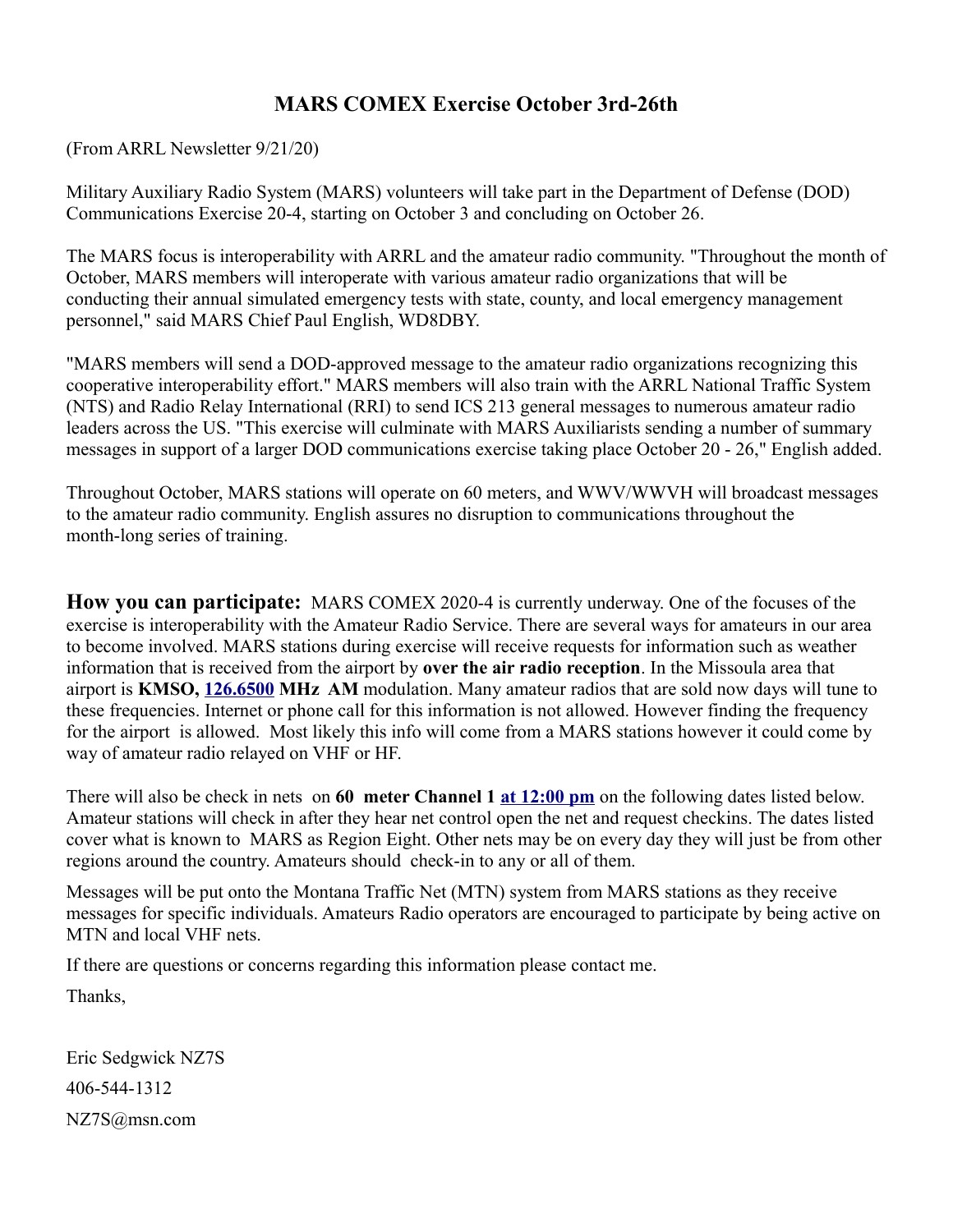### **Amateur Radio Operation on the 60 Meter Band**

(From ARRL 60 Meter FAQ)

Amateurs are permitted to operate on five frequency channels, each having an effective bandwidth of 2.8 kHz.

#### **Table 1:**

Channel 1: 5330.5 kHz Channel 2: 5346.5 kHz Channel 3: 5357.0 kHz Channel 4: 5371.5 kHz Channel 5: 5403.5 kHz

These frequencies are available for use by stations having a control operator holding a General, Advanced or Amateur Extra class license. It is important to note that the frequencies shown above are suppressed carrier frequencies – the frequencies that appear in your transceiver's tuning display when your transceiver is in the USB mode.

Amateurs may transmit with an effective radiated power of 100 W or less, relative to a half-wave dipole. If you're using a commercial directional antenna, FCC Rules require you to keep a copy of the manufacturer's gain specifications in your station records. If you built the directional antenna yourself, you must calculate the gain and keep the results in your station records.

When using a directional antenna, you must take your antenna gain into account when setting your RF output power. For example, if your antenna offers 3 dB gain, your maximum legal output power on 60 meters should be no more than 50 W (50 W plus 3 dB gain equals 100 W Effective Radiated Power).

In addition to increasing the power amateurs can use on 60 meters, the Report and Order also expanded the number of legal operating modes:

Upper Sideband (USB) CW Digital

Each mode comes with its own requirements for legal operation on 60 meters.

#### **Upper Sideband Operation**

Upper Sideband operation on 60 meters is simple. Just tune your transceiver to one of the channel frequencies shown in Table 1 and operate, being careful you do not overmodulate and create "splatter" that would fall outside the 2.8 kHz channel bandwidths. If your transceiver allows you to adjust your maximum SSB transmit bandwidth, setting it to 2.4 kHz should keep you well within the legal limit.

#### **CW Operation**

CW operation must take place at the center of your chosen channel. This means that your transmitting

frequency must be 1.5 kHz above the suppressed carrier frequency as specified in the Report and Order (see Table 1). Operating at strict channel-center frequencies may come as a disappointment to many, but cooperating with the NTIA is key to expanded privileges in the future.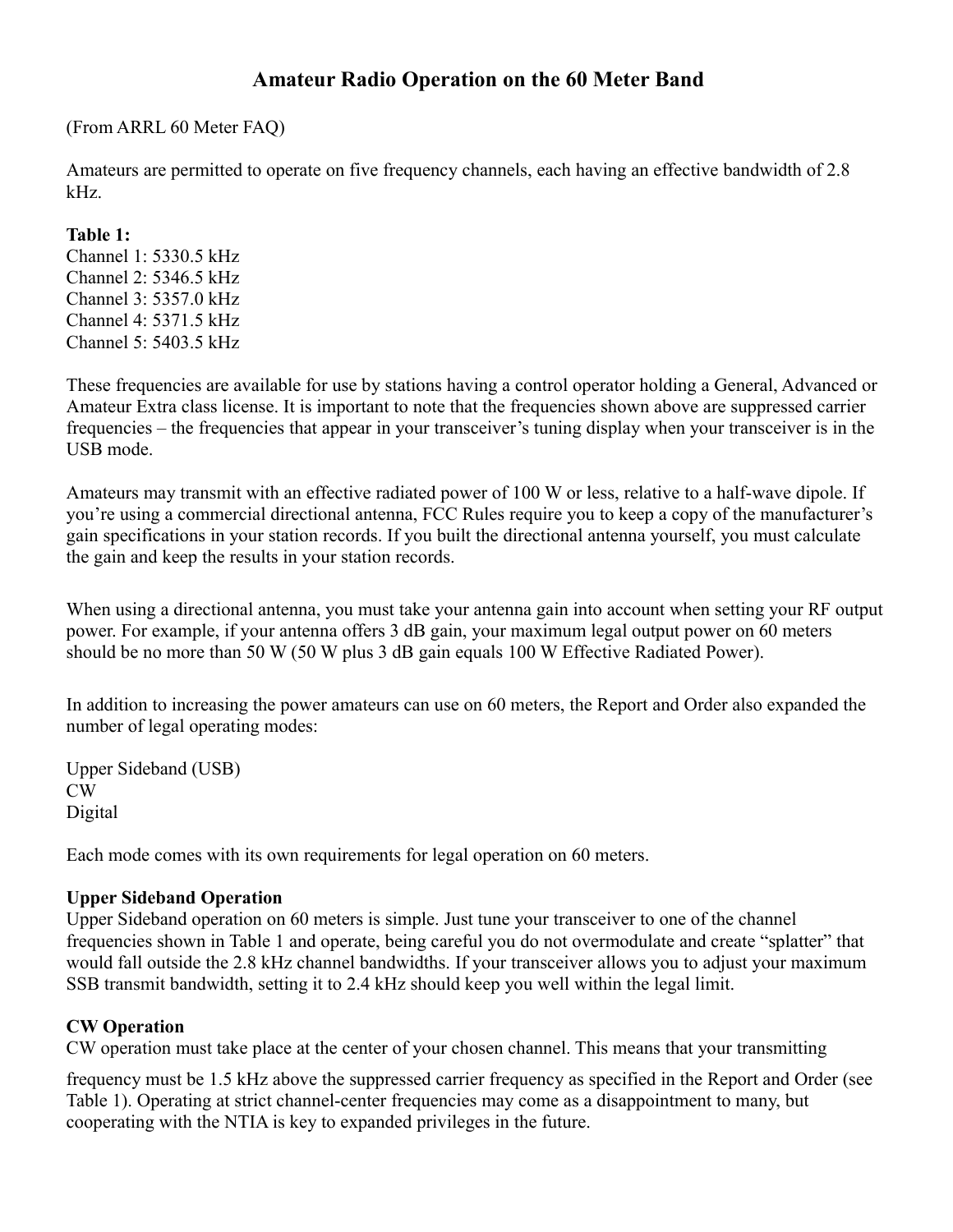The channel center frequencies are:

Channel 1: 5332.0 kHz Channel 2: 5348.0 kHz Channel 3: 5358.5 kHz Channel 4: 5373.0 kHz Channel 5: 5405.0 kHz

Consult your transceiver manual. Some transceivers transmit CW at the exact frequencies shown on their displays, but others offset the actual transmission frequency by a certain amount (for example, 600 Hz). If your manual is not clear on this point, contact the manufacturer. If you have access to a frequency counter, this is an excellent tool for ensuring that your CW signal is on the channel center frequency.

#### **Digital Operation**

Our expanded privileges on 60 meters were the result of collaboration between the FCC and the NTIA – the National Telecommunications and Information Administration, the agency that manages and coordinates telecommunications activities among US government departments, the primary users of the band. The NTIA expressed concern about possible interference and requested that amateurs limit digital operating to PSK31 and PACTOR III only.

It is certainly possible to interpret the FCC Report and Order somewhat broadly as it concerns digital operating on the band, but be careful not to read too much into the text.Therefore, as a practical matter it appears that any J2D data emission is to be permitted up to a bandwidth of 2.8 kHz, provided that care is exercised to limit the length of transmissions

With an eye to the potential for expanded 60 meter privileges in the future, the ARRL believes it is critical to cooperate fully with the NTIA. Therefore, the ARRL asks all amateurs to restrict 60-meter digital operations to PSK31 or PACTOR III.

With PSK31 you must operate on the following channel center frequencies:

Channel 1: 5332.0 kHz Channel 2: 5348.0 kHz Channel 3: 5358.5 kHz Channel 4: 5373.0 kHz Channel 5: 5405.0 kHz

The easiest way to achieve this is to place your transceiver in the USB mode and tune to one of the suppressed carrier channel frequencies shown in Table 1.

With your PSK31 software display configured to indicate audio frequencies, click your mouse cursor at the 1500 Hz mark (see below). With your radio in the USB mode, this marker indicates the center of the channel and it is the frequency on which you should be transmitting.

PACTOR III operation on 60 meters is straightforward. With your transceiver in the USB mode, tune to one of the suppressed carrier channel frequencies shown in Table 1. Note that only live keyboard-to-keyboard operation of PACTOR III is allowed. Unattended automatic operation is not permitted.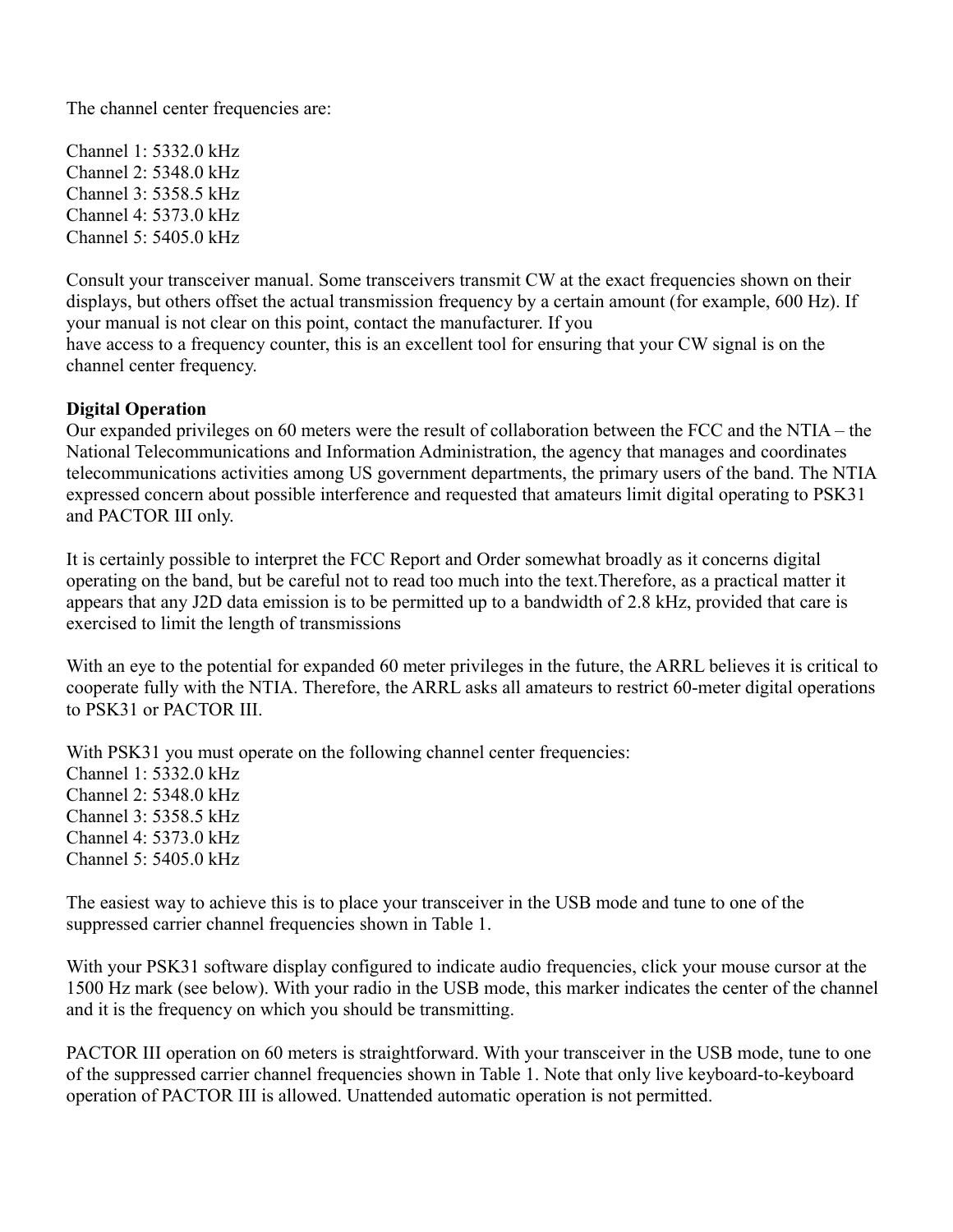#### **Tips for Avoiding Interference**

**Because amateurs are only secondary users on 60 meters, we are required to yield to other services.**  In other words, if you suddenly hear a non-amateur transmission on the channel, you must cease operation on that channel immediately. Always listen before transmitting. If you hear another signal on the channel, whether it is a signal from an Amateur Radio or government/private station, don't transmit. As amateurs exercise their new 60 meter privileges, a more detailed and specific channel occupancy plan may become clear. In the meantime, follow these tips to share the channels as efficiently as possible:

- Keep your transmissions as short as possible with frequent breaks to listen for other signals.
- Although split-channel operation (transmitting on one channel and listening on another), is permitted under the rules, this is considered poor operating practice on 60 meters because it effectively ties up two channels at once and increases potential interference. If you must operate split channel, monitor your transmit channel for other signals.
- To locate a clear channel, USB operators should begin at Channel 5 and move down (if necessary) to Channels 4, 3, 2 and 1 until a clear channel is found. CW and digital operators should reverse this pattern, beginning at Channel 1 and moving upward until a clear channel is found.
- If you hear a digital signal and you're not sure if it is an Amateur Radio signal, don't transmit; move to another channel instead. Most primary users on 60 meters operate USB or wide-shift digital signals, so they are relatively easy to recognize. To help you identify the sounds of popular amateur digital modes, see the Get on the Air with HF Digital web page at **[www.arrl.org/hf-digital](http://www.arrl.org/hf-digital)**.
- Take care when using narrow receive filters, such as when operating CW. To be in compliance you need to be able to hear other stations that may begin operating on the channel.
- Over the years, Channel 5 has become a de facto international DX channel. With that in mind, avoid domestic QSOs on this channel when possible.

### **HARC Monthly Transmitter Hunts**

The September HARC two meter transmitter on Friday the  $18<sup>th</sup>$  was fun, although we didn't have many participants, possibly due to a hitch in the E-mail announcing the event. Terry KF7BQ was the first to find the fox with Mike K7MSO taking the  $2<sup>nd</sup>$  spot and Richie K7QNZ taking  $3<sup>rd</sup>$  place. Jackie, N7RBC was the fox.

The next club transmitter hunt will take place on Friday October  $16<sup>th</sup>$  at 7:00 PM local time. The transmitter frequency is 146.560 MHz. The fox will transmit for first minute and then be silent for four minutes repeating through the hunt. A full copy of the rules will be found on the club website at: <https://www.w7px.org/>

The club has ordered a foxhunt transmitter controller which will make the foxes job easier and may make for a more consistent signal. The controller is unlikely to be delivered and programmed prior to this months hunt.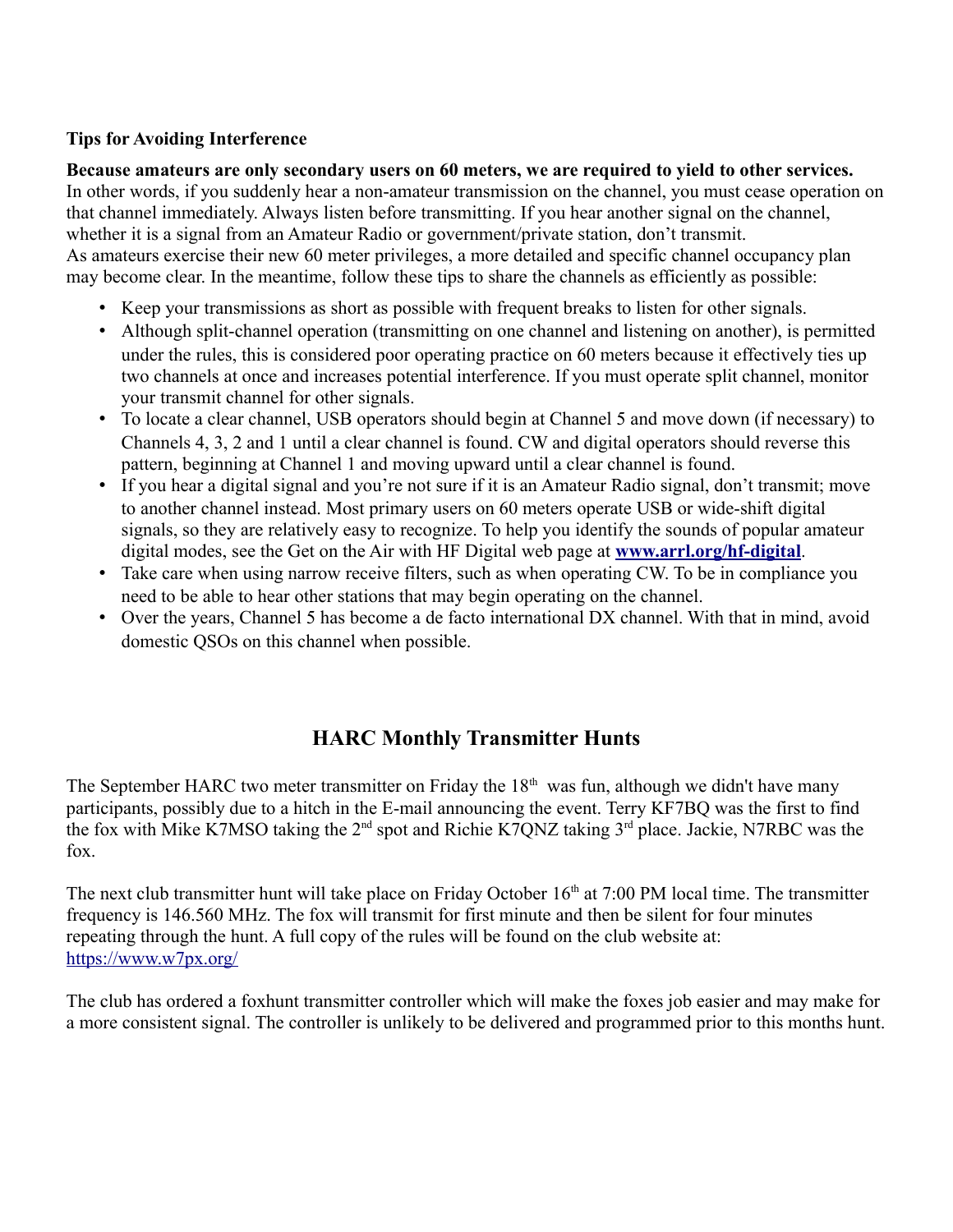### **ARRL seeks changes in FCC proposal to delete 3.4 GHz amateur band**

ARRL Newsletter Oct 2, 2020

ARRL met via telephone with FCC staff members this week to emphasize its opposition to the FCC Notice of Proposed Rulemaking (NPRM) in Docket 19-348 to delete amateur radio from the 3.3 - 3.5 GHz band.

The FCC will take final action in the proceeding when it meets on September 30.

The NPRM can be found online in PDF format at, [https://ecfsapi.fcc.gov/file/121661888341/FCC-19-](https://ecfsapi.fcc.gov/file/121661888341/FCC-19-130A1.pdf) [130A1.pdf](https://ecfsapi.fcc.gov/file/121661888341/FCC-19-130A1.pdf) .

In comments filed earlier this year, ARRL urged that the secondary status for amateur radio in the band be continued. In a series of meetings with Commissioner legal advisors and staff members, ARRL explained how continued secondary use by radio amateurs will not impair or devalue use of this spectrum by future primary licensees, including those intending to provide 5G or other services. ARRL also stressed the various public-benefit uses of the spectrum by amateurs, including ongoing use of television and mesh networks on the west coast of the US as part of efforts to contain wildfires.

With regard to interference potential, ARRL stated that amateur radio operators using these bands are technically proficient and have a long history of sharing with primary users in this and other bands without causing interference.

FCC staff expressed concern that because amateur operations in the band are less clearly defined than those of other services also operating on a non-interference in the band, they would be difficult to locate should interference occur. ARRL Washington Counsel David Siddall, K3ZJ, noted that Section 97.303(g), an existing amateur rule, could be amended or used to craft a notification requirement, if the FCC concluded that relying on other methods would be insufficient.

The FCC participants indicated that such a requirement, in place of deleting the secondary allocation, would be given serious consideration. (Section 97.303(g) contains specific frequency-sharing requirements for the 2200- and 630-meter amateur bands.)

Siddall also pointed out that the Amateur Television Network (ATN) filed an email with the Commission that included a letter from the California Governor's Office of Emergency Services (Cal OES) describing amateur radio's contributions, specifically calling out the need for 3.4 GHz access and explaining why other bands are not sufficient.

ARRL also argued that, in any event, continued operation in the band should be permitted until and unless an actual potential for interference exists in a specific geographic area. ARRL said the FCC should not intentionally leave spectrum capacity unused during a build-out period that the Commission's own proposal indicates will last for at least 12 years in some areas.

The 3.4 GHz band is used for AREDN (Amateur Radio Emergency Data Network) which allows amateur radio operators to provide high bandwidth services in time of disaster, using low cost commercial microwave equipment designed for wireless internet providers.

**Press time Update:** The AMSAT News Service (ANS) reports that at its open meeting on September 30, the Federal Communications Commission (FCC) adopted a Report and Order that sunsets Amateur use of the 3.3-3.5 GHz band

This spectrum includes the 3.40-3.41 GHz Amateur-Satellite Service allocation. AMSAT had previously filed comments opposing the FCC's proposal to delete this spectrum.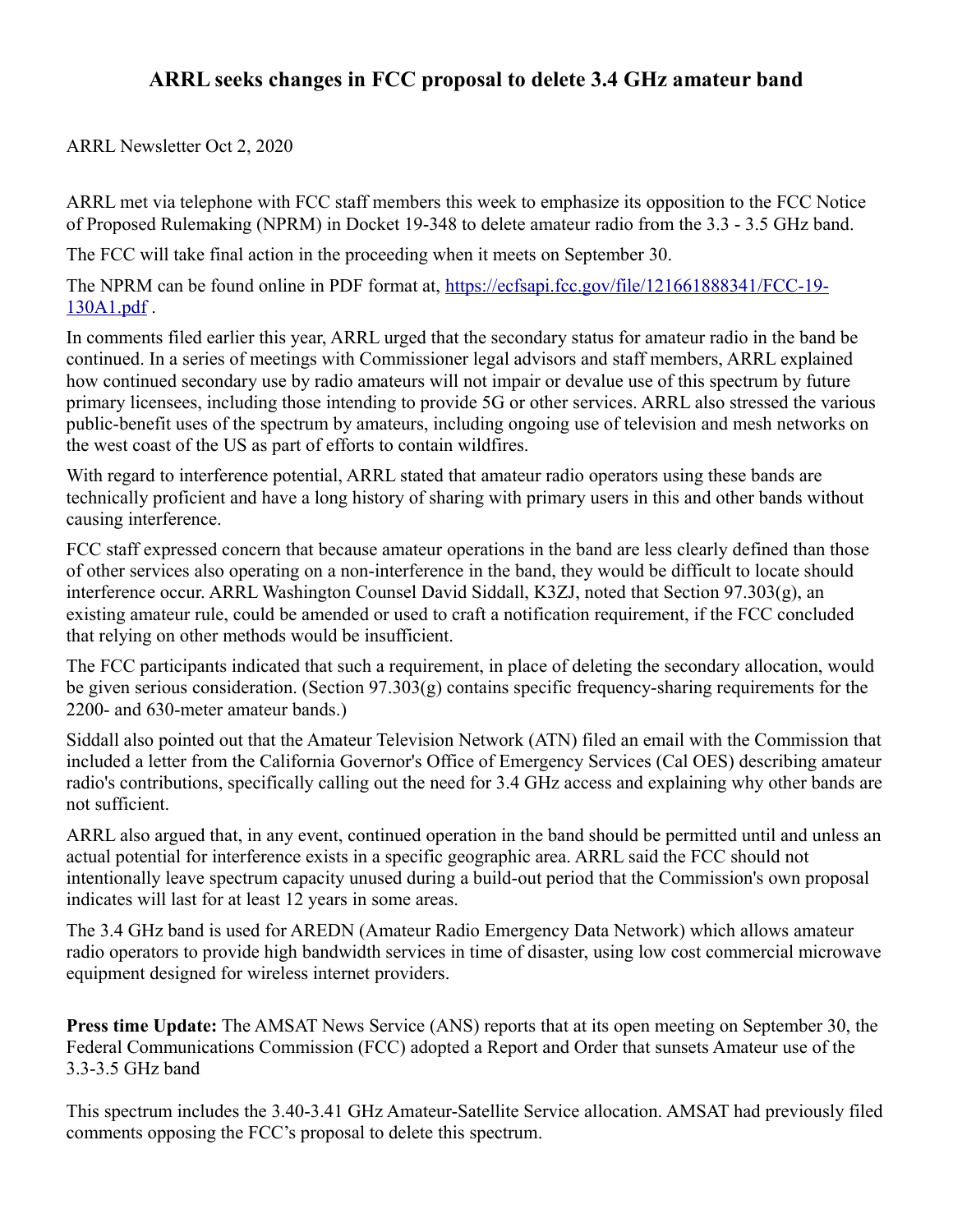### **Starlink Provides Wildfire Emergency Communications**

Space-X is currently providing Washington State's Military Emergency Management Department high bandwidth satellite service utilizing its fleet of approximately 800 low earth orbit satellites. Space-X is providing the service ans seven ground terminal units free of charge, to demonstrate and evaluate the satellite fleet's performance.

Richard Hall, the emergency telecommunications leader of the Washington State Military Department's IT division, told CNBC, "I have never set up any tactical satellite equipment that has been as quick to set up and anywhere near as reliable [as Starlink],"

Hall also suggested Starlink was superior to other satellite broadband services his unit has used previously. Starlink satellites orbit Earth at an altitude of about 500km, or 311 miles, far closer to Earth than traditional conventional satellite broadband services.

According to Hall, Starlink offers double the bandwidth of other services and said he'd seen more than 150% decreases in latency. "I've seen lower than 30 millisecond latency consistently," he said.

Space-X is busy launching additional satellites and intends the fleet to eventually number 12,000 Starlink satellites, providing high speed internet to under-served rural areas.

# **Minutes – September 2020 Zoom Meeting**

Attendance: Terry KF7BQ, Mike K7MSO, Jackie KC7RBC, Dick W7XT, Tom K7QA, Dave K7MTD, Rich K7QNZ, Jerry AF7AO

Google blockage to club email list ~90 on Bcc list

Approval of last meeting's minutes. Passed

Approval of Treasurer's report

- One new member dues
- Honorary Life Membership for Bob Henderson Passed
- SK Lewis Ball, Bill Ferrell, Wayne Weber,

Repeater Committee Report – tabled

HF Committee

- Ye ol' smoking generator
- Still selling equipment. HW101 stills needs work.
- Steve Flood is working on some old transceivers.

Previous Events:

- Fox Hunt

Upcoming Events:

- 2nd Fox Hunt possible 18th Sep
- Riverbank Run October 3rd ???